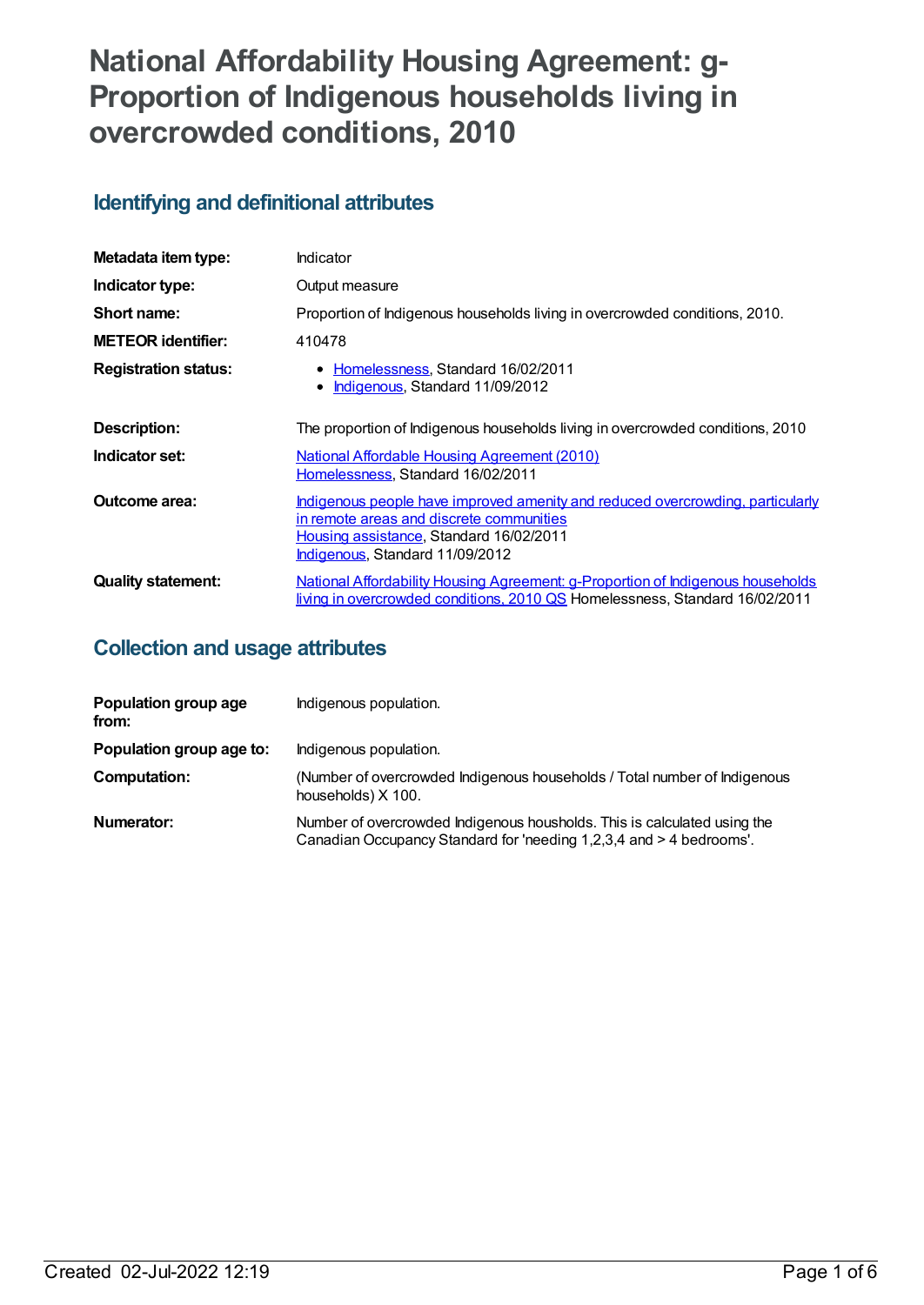**Data Source**

ABS 2008 National [Aboriginal](https://meteor.aihw.gov.au/content/393863) and Torres Strait Islander Social Survey (NATSISS)

**Data Element / Data Set**

**Data Source**

ABS 2004-05 National [Aboriginal](https://meteor.aihw.gov.au/content/394146) and Torres Strait Islander Health Survey (NATSIHS)

**Data Element / Data Set**

[Dwelling—number](https://meteor.aihw.gov.au/content/302513) of bedrooms, total N[NN]

**Data Source**

AIHW Public Rental [Housing](https://meteor.aihw.gov.au/content/410486)

#### **Data Element / Data Set**

[Dwelling—number](https://meteor.aihw.gov.au/content/302513) of bedrooms, total N[NN]

**Data Source**

AIHW State Owned and Managed [Indigenous](https://meteor.aihw.gov.au/content/410489) Housing (SOMIH)

**Data Element / Data Set**

[Dwelling—number](https://meteor.aihw.gov.au/content/302513) of bedrooms, total N[NN]

**Data Source**

AIHW [Community](https://meteor.aihw.gov.au/content/410492) Housing

### **Data Element / Data Set**

[Dwelling—number](https://meteor.aihw.gov.au/content/302513) of bedrooms, total N[NN]

**Denominator:** Total number of all Indigenous households.

**Denominator data elements:**

**Data Element / Data Set**

**Data Source**

ABS 2008 National [Aboriginal](https://meteor.aihw.gov.au/content/393863) and Torres Strait Islander Social Survey (NATSISS)

#### **Data Element / Data Set**

**Data Source**

ABS 2004-05 National [Aboriginal](https://meteor.aihw.gov.au/content/394146) and Torres Strait Islander Health Survey (NATSIHS)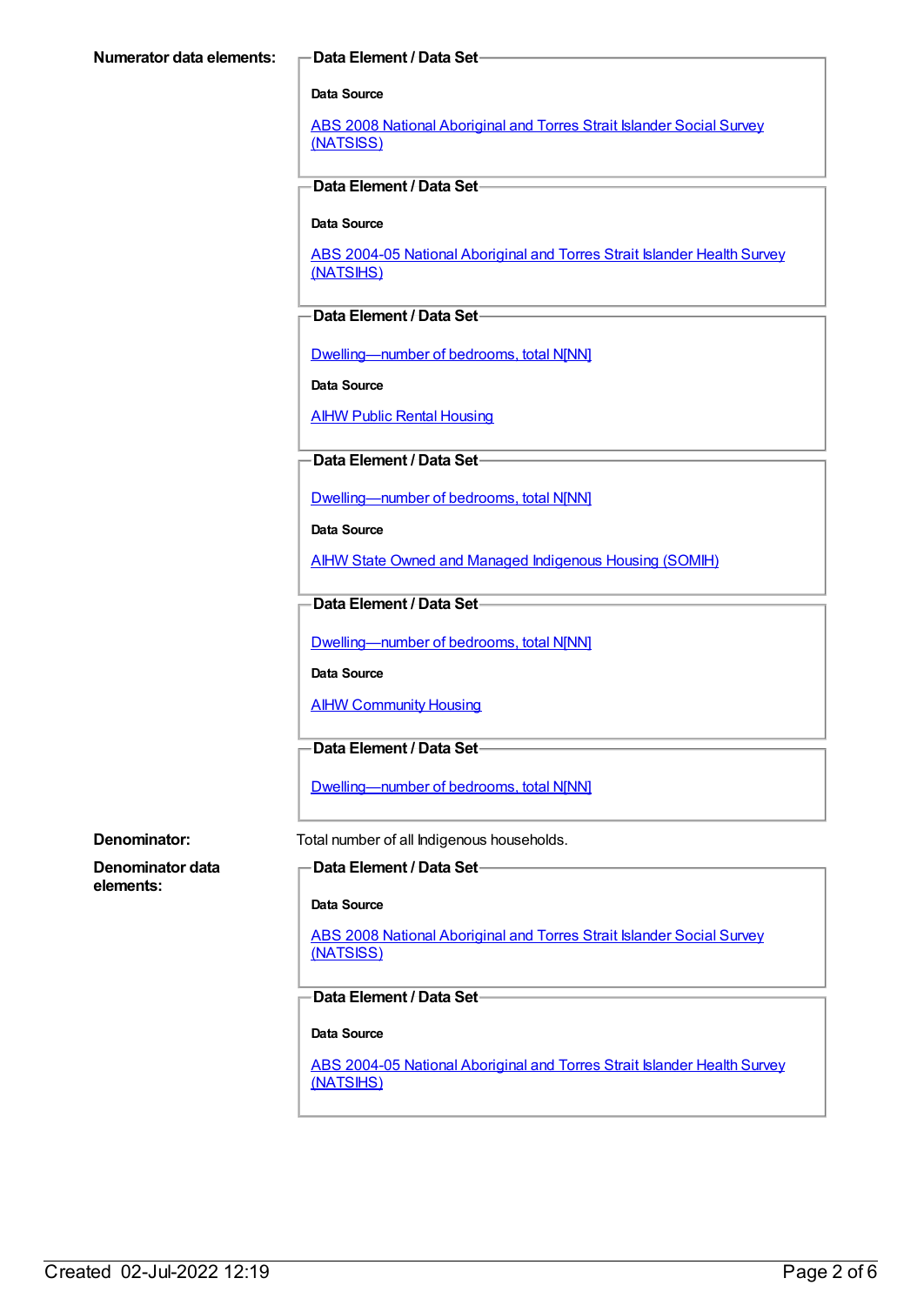#### **Disaggregation data elements:**

#### **Data Element / Data Set**

#### **Data Element / Data Set**

[Dwelling—Australian](https://meteor.aihw.gov.au/content/302040) postcode code (Postcode datafile) {NNNN}

#### **Data Element / Data Set**

[Dwelling—number](https://meteor.aihw.gov.au/content/302513) of bedrooms, total N[NN]

#### **Data Element / Data Set**

[Household—tenure](https://meteor.aihw.gov.au/content/303356) type, code N{.N}

### **Data Element / Data Set**

Person-disability status, code N

#### **Data Element / Data Set**

#### **Data Element**

Household income level. No national standard available.

#### **Data Element / Data Set**

**Data Element**

Household main source of income. No national standard available.

### **Data Element / Data Set**

#### **Data Element**

Household size. No national standard available.

#### **Data Element / Data Set**

[Dwelling—structure](https://meteor.aihw.gov.au/content/270125) type, code N[N]

### **Data Element / Data Set**

Person-relationship to reference person (household), code N

**Data Element / Data Set**

[Person—date](https://meteor.aihw.gov.au/content/287007) of birth, DDMMYYYY

#### **Data Element / Data Set**

[Person—sex,](https://meteor.aihw.gov.au/content/287316) code N

### **Data Element / Data Set**

[Household—household](https://meteor.aihw.gov.au/content/301755) composition, code N{.N}

#### **Comments:**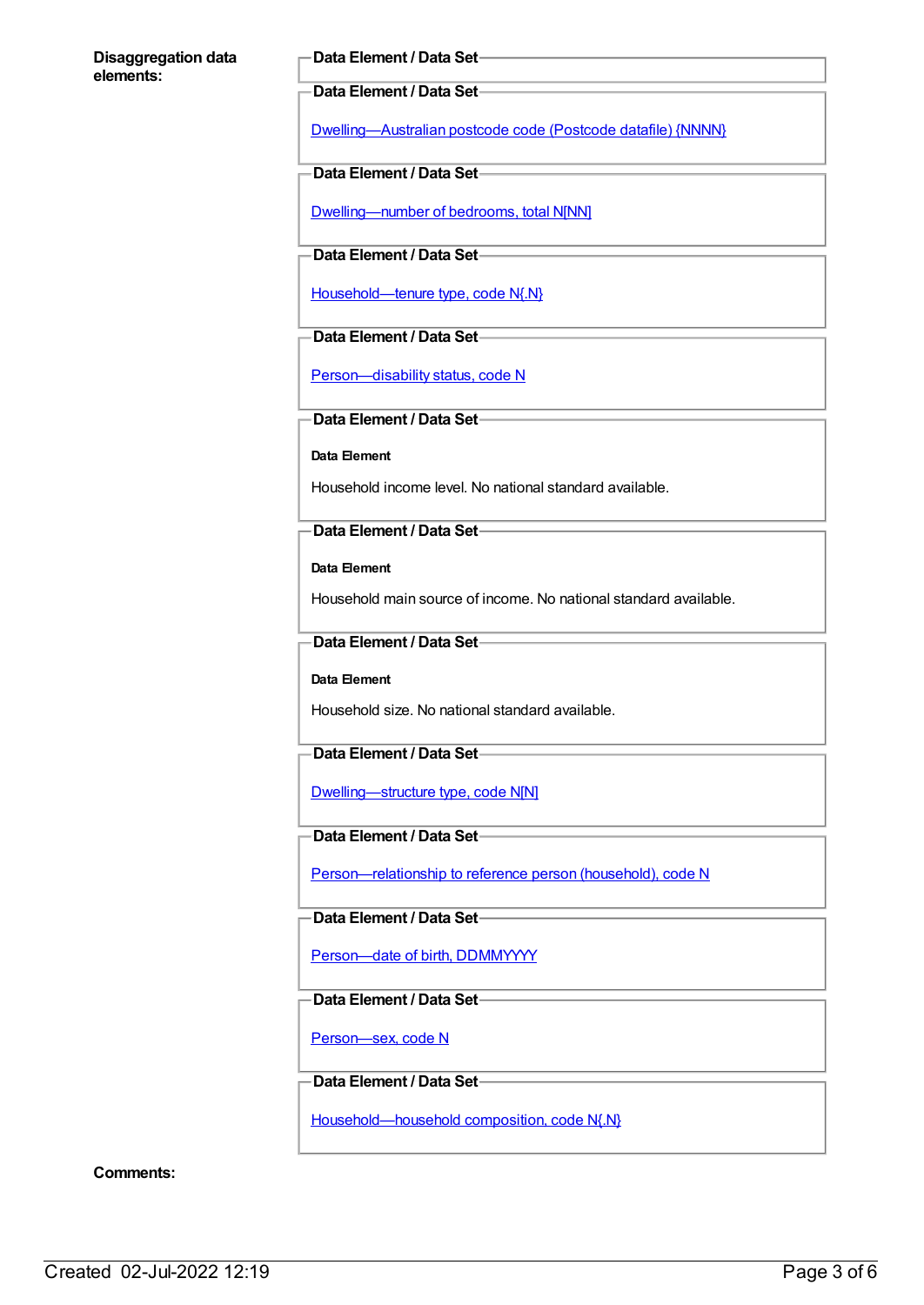# **Representational attributes**

| <b>Representation class:</b> | Percentage    |
|------------------------------|---------------|
| Data type:                   | Point in time |
| Unit of measure:             | Household     |

# **Indicator conceptual framework**

**Framework and dimensions: Shelter and [housing](https://meteor.aihw.gov.au/content/392699)** 

## **Data source attributes**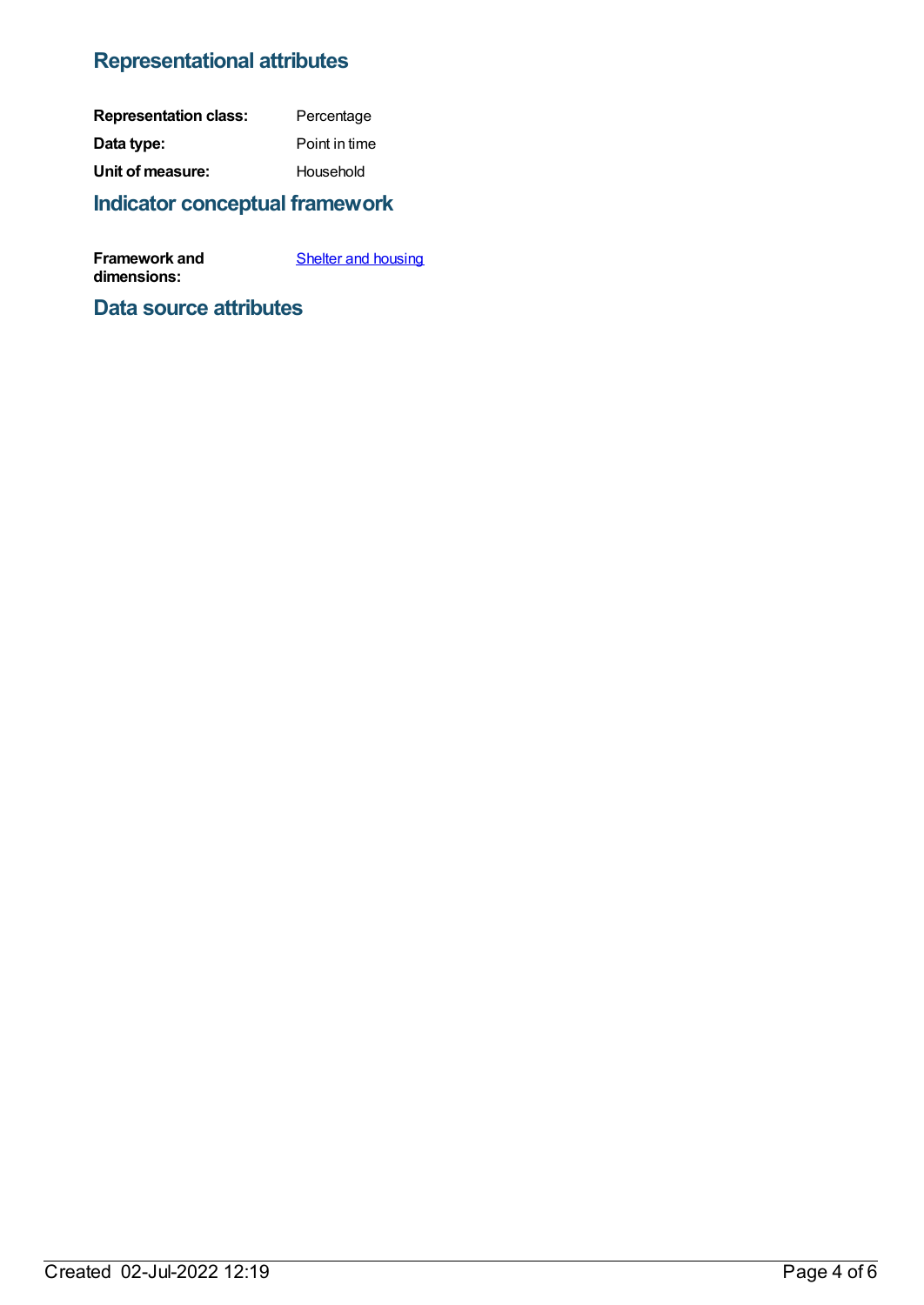#### ABS 2008 National Aboriginal and Torres Strait Islander Social Survey [\(NATSISS\)](https://meteor.aihw.gov.au/content/393863)

**Frequency**

Every 6 years.

**Data custodian**

Australian Bureau of Statistics

#### **Data Source**

ABS 2004-05 National [Aboriginal](https://meteor.aihw.gov.au/content/394146) and Torres Strait Islander Health Survey (NATSIHS)

**Frequency**

Every 6 years

**Data custodian**

Australian Bureau of Statistics

#### **Data Source**

#### AIHW Public Rental [Housing](https://meteor.aihw.gov.au/content/410486)

**Frequency**

Annual

**Data custodian**

Australian Institute of Health and Welfare.

#### **Data Source**

AIHW State Owned and Managed [Indigenous](https://meteor.aihw.gov.au/content/410489) Housing (SOMIH)

**Frequency**

Annual

**Data custodian**

Australian Institute of Health and Welfare.

#### **Data Source**

AIHW [Community](https://meteor.aihw.gov.au/content/410492) Housing

**Frequency**

Annual

**Data custodian**

Australian Institute of Health and Welfare.

## **Accountability attributes**

| <b>Reporting requirements:</b>                         | Intergovernmental Agreement on Federal Financial Relations for the National<br>Affordability Housing Agremement (NAHA), annual. |
|--------------------------------------------------------|---------------------------------------------------------------------------------------------------------------------------------|
| <b>Organisation responsible</b><br>for providing data: | ABS-NATSIHS, NATSISS.                                                                                                           |
|                                                        | AIHW-PH, SOMIH, CH, ICH                                                                                                         |
| <b>Accountability:</b>                                 | Housing and Homelessless Performance Reporting Working Group (HHPRWG).                                                          |